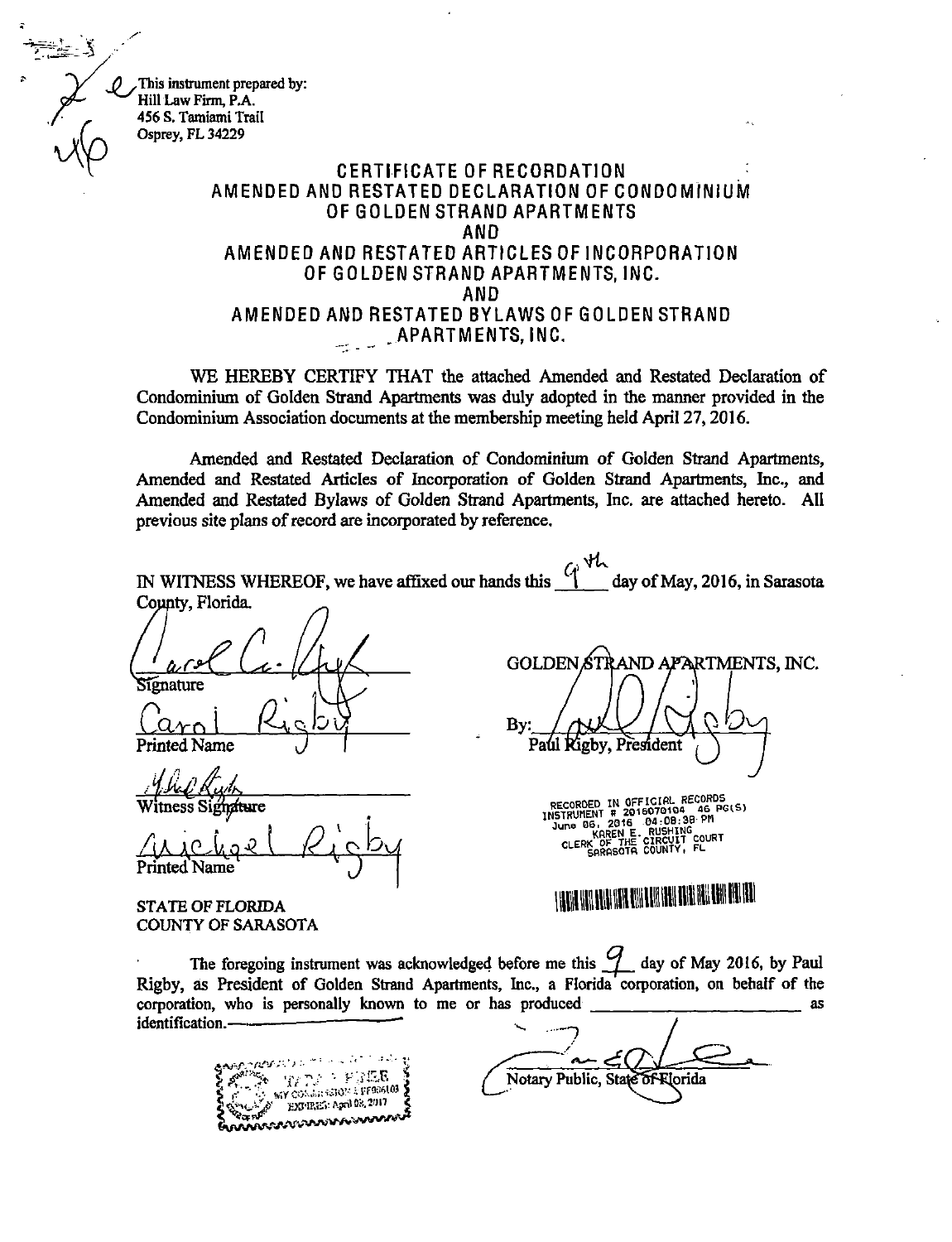IN WITNESS WHEREOF, we have affixed our hands this  $\cancel{\cancel{4.4}}$  day of May, 2016, in Sarasota County, Florida.

Signature of  $W<sub>i</sub>$  fress  $64$ 

 $Brile$  $\bigwedge$ ំពេកត

Printed Name

¢

 $\ddot{\phantom{0}}$ 

Ĵ,

<u>e: 17'e</u>

Wilness Signature

Jennifer D. Hatchett Printed Name

GOLDEN STRAND APARTMENTS, INC.

Bv **Secretary** Attest: Diane Kenefie

#### STATE OF FLORIDA COUNTY OF SARASOTA

The foregoing instrument was acknowledged before me this  $\mu$  day of May 2016, by Diane Kenefic, as Secretary of Golden Strand Apartments, Inc., a Florida corporation, on behalf of the corporation, who is personally known to me or has produced  $\sim$ identification.

Echanis in 1971<br>**Charlian varmandele kon** 

Notary Public, State of Florida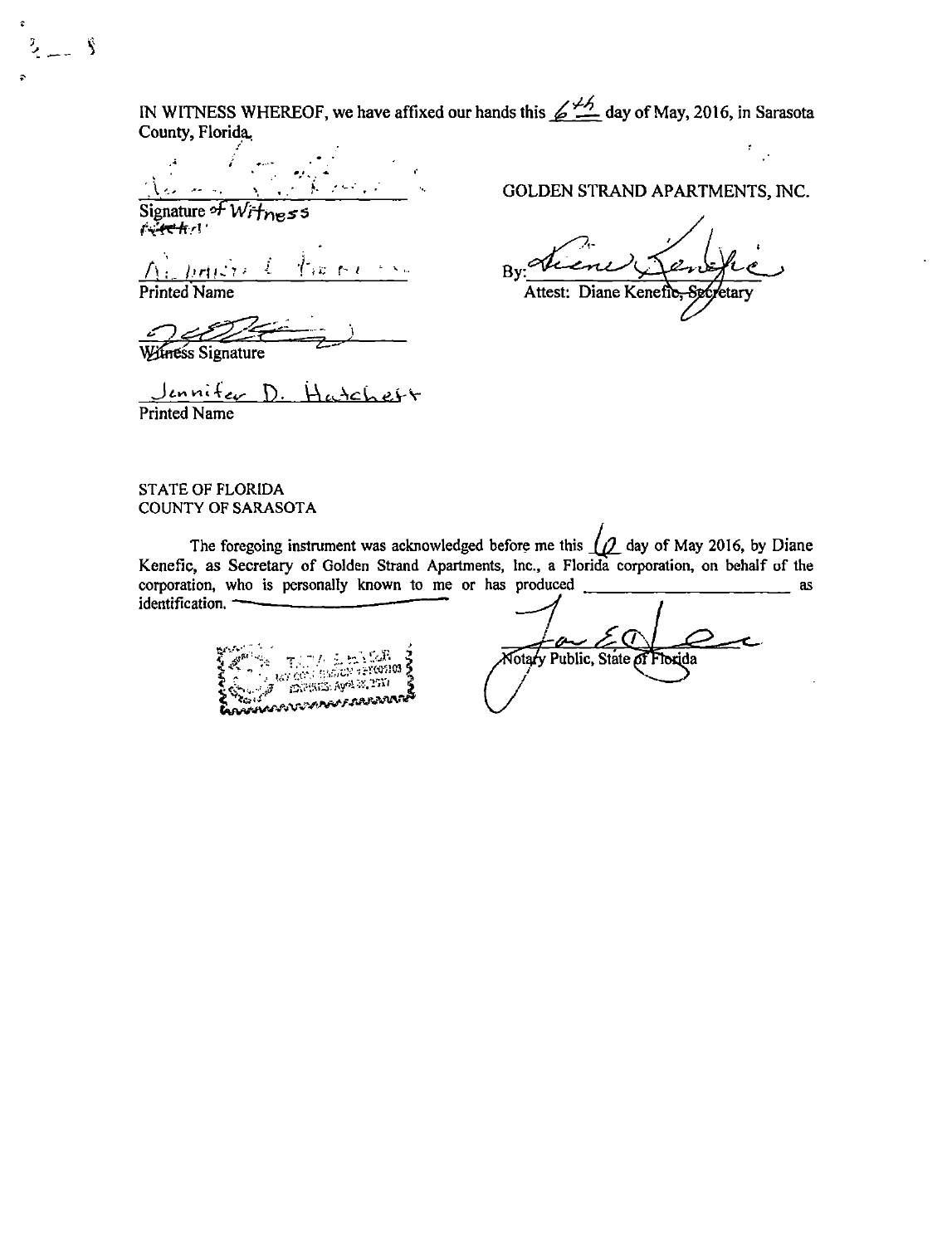$\mathbf{z}$ 

This instrument prepared by: Cindy A. Hill, Esq. Hill Law Firm, P.A. 456 S. Tantiami Trail Osprey, FL 34229

#### AMENDED AND RESTATED ARTICLES OF INCORPORATION OF **GOLDEN STRAND APARTMENTS, INC.** A Florida Not-For-Profit Corporation

10110:

 $\Box$ 

#### KNOW ALL MEN BY THESE PRESENTS:

That heretofore. GOLDEN STRAND APARTMENTS, INC. was formed by the recording of the Declaration of Condominium of Golden Strand Apartments, A Condominium (the "Original Declaration"), in Official Records Book 526, Pages 402, et seq. in the Public Records of Sarasota County, Florida.

These are the Amended and Restated Articles of Incorporation of Golden Strand Apartments, Inc. The original Articles of Incorporation were recorded as an exhibit to the Original Declaration, in Official Records Book 526, Pages 402, et seq. as subsequently amended in the Public Records of Sarasota County, Florida. Golden Strand Apartments, Inc. has been organized nursuant to Chapter 718. Florida Statutes, for the maintenance, operation, and management of the Golden Strand Apartments, Inc., located in Sarasota County, Florida,

Pursuant to Section 718.112, Florida Statutes, the Articles of Incorporation of Golden Strand Apartments, Inc. are hereby amended and restated in their entirety by the recording of this Amended and Restated Articles of Incorporation of Golden Strand Apartments, Inc. ("Articles of Incorporation").

This is a substantial rewording of the Articles of Incorporation. See original Articles of Incorporation text and prior amendments for text that is amended by this document.

#### I. NAME

The name of the corporation shall be GOLDEN STRAND APARTMENTS, INC., hereinafter referred to as "the Association."

#### **II. GENERAL NATURE OF BUSINESS**

The general nature of the business to be conducted by the Association shall be the operation and management of the affairs and property of the Condominium known as Golden Strand Apartments, Inc., located in Sarasota County, Florida, and to perform all acts provided in the Original Declaration of said Condominium, originally recorded in Official Records Book 526, Page 402, et seq. of the Public Records of Sarasota County and pursuant to Chapter 718, Florida Statutes as amended ("the Condominium Act").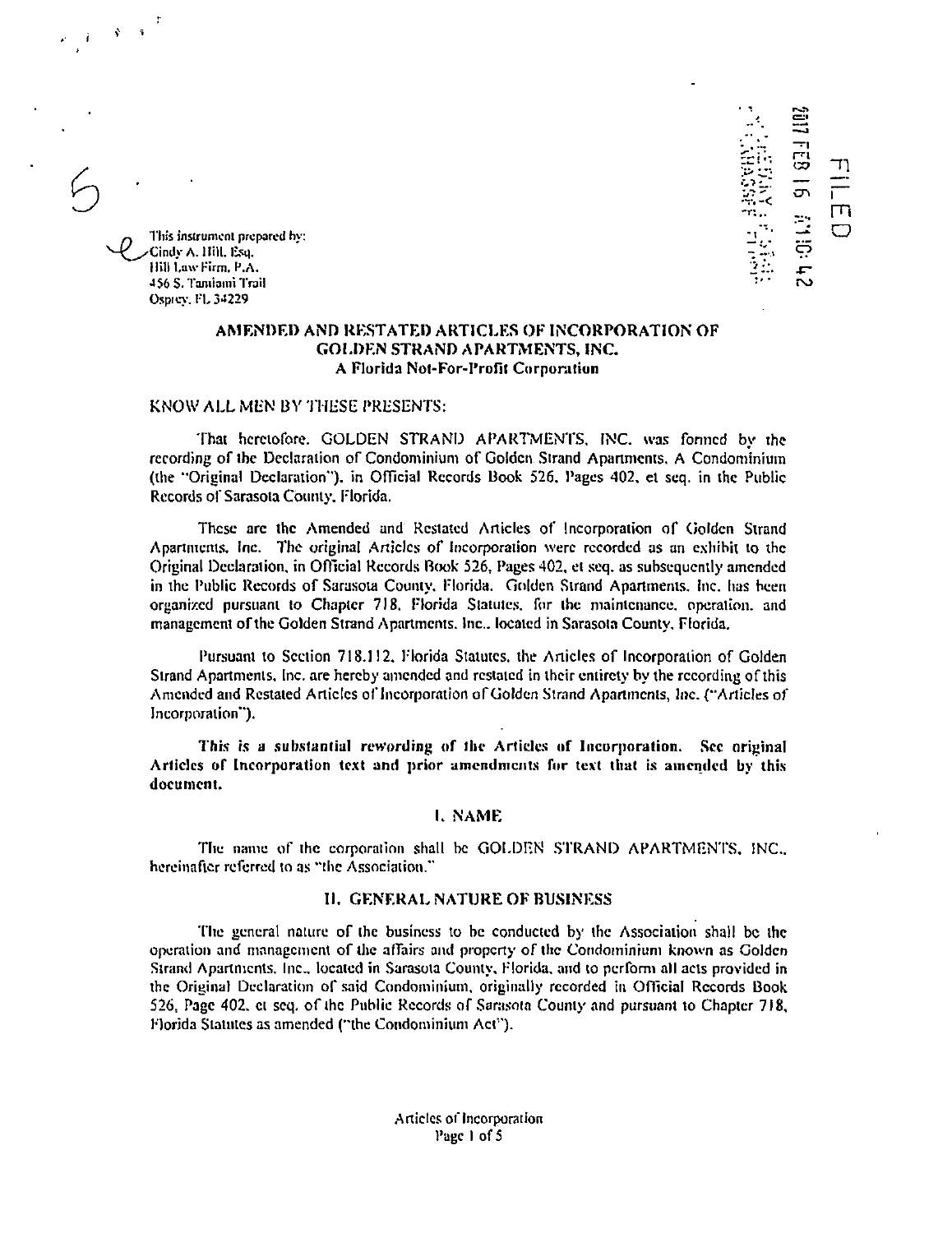#### III. POWERS

A. The Association by and through its Board of Directors ("Board") shall have all of the statutory powers of a corporation not for profit and all of the powers and duties set forth in the Condominium Act and the Declaration and Bylaws. including, but not limited to the following:

1. To make, amend and collect annual and special assessments against members as unit owners to defray the cost. expenses and losses of the Condominium, and to make special assessments against members as unit owners for maintenance or repair which is the responsibility of the unit owner.

2. To use the proceeds of assessments in the exercise of its powers and duties.

3. To maintain, repair. replace and operate the condominium property. which right shall include the irrevocable right to access each unit during reasonable hours as may be necessary for such maintenance, repair or replacement of any or the common elements therein, or accessible therein or there from, or for making an emergency repair therein, that may be necessary to prevent damage to the common elements. or to another unit or units.

4. To purchase insurance upon the condominium property, and insurance for the protection of the Association and its members as unit owners.

5. To reconstruct the improvements aller casualty and to further improve the property.

6. To make and amend reasonable rules and regulations regulating the use of the Condominium property.

7. To approve or disapprove the transfer, mortgage. ownership and lease of units in the Condominium. as provided in the Declaration and Bylaws.

8. To enforce by legal means the provisions of the Condominium Act, the Declaration. these Articles of Incorporation. Bylaws and the rules and regulation for the use of the Condominium property.

9. To levy fines for violation of approved condominium rules and regulations, or violations of the provisions of the Declaration, these Articles of 'Incorporation or Bylaws. all as set forth in the Bylaws.

10. To contract for the management. operation and administration of the Condominium and to delegate to such contractor all powers and duties of the Association, except as specifically required by the Declaration to be performed by or have the approval of the Board or the membership of the Association.

11. To employ personnel for reasonable compensation to perform the services as required for the proper administration of the purposes of the Association.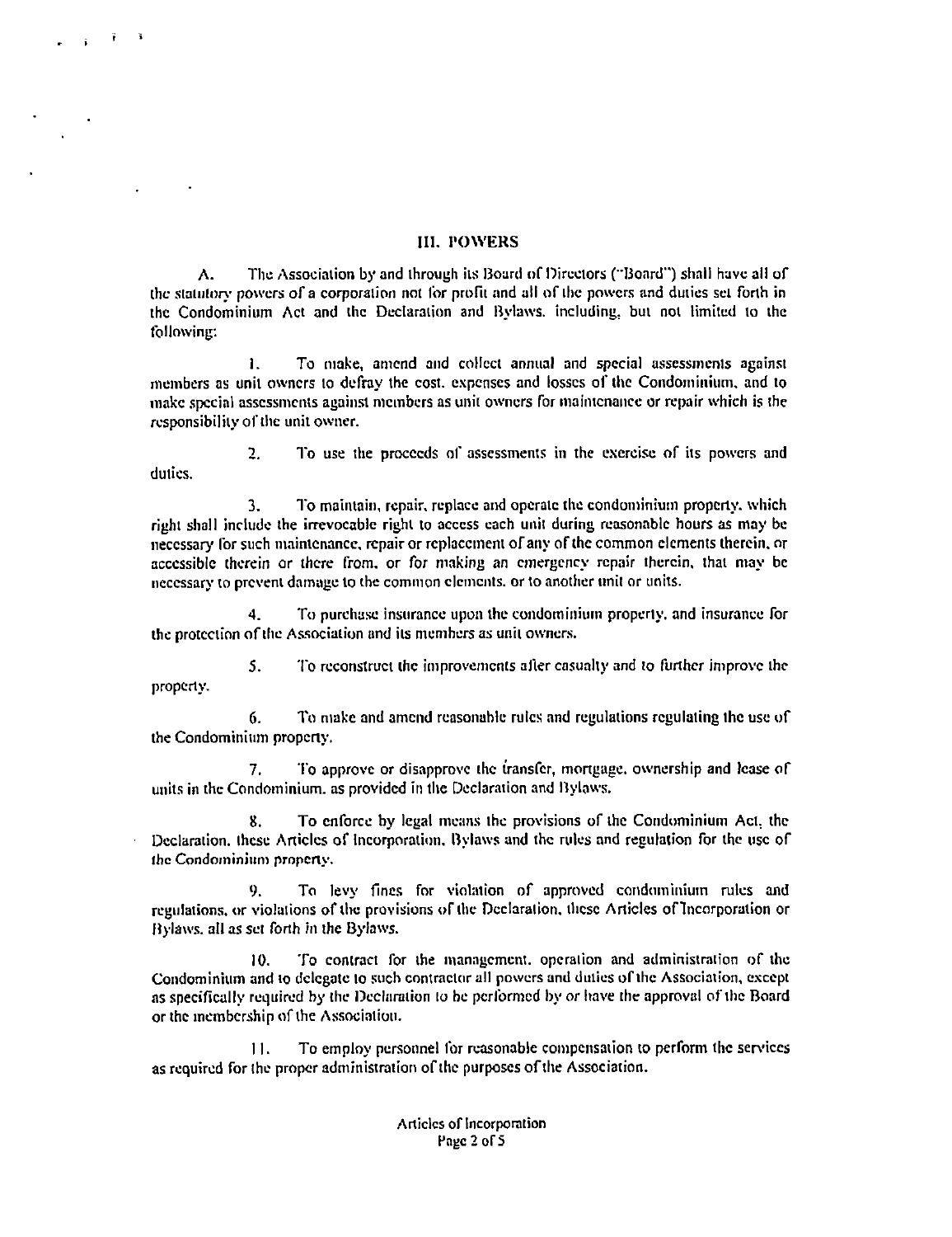12. To pay taxes and assessments which are liens against any part of the Condominium, other than the individual units. unless the individual unit or units are owned by the Association, and to assess the same against the unit and the owner of the unit which is subject to such liens.

 $\boldsymbol{\lambda}$ 

13. To purchase a unit or units in the Condominium in accordance with the provisions of the Declaration and to hold, lease, mortgage and convey the same.

14. To enter into agreements for construction of recreation facilities. buildings. or master television systems. and other amenities or facilities for the benefit of the unit owners and to borrow money for the purpose of carrying out such construction. and to mortgage. lease or otherwise provide security for the repayment of said funds.

15. In the event of a structural and safety emergency, the Board may exercise the emergency powers and any other powers authorized by the provisions of the Condominium Act and Sections 718.1265. 617.0207 and 617.0303. Florida Statutes. all as amended from time to lime.

#### IV. MEMBERS

The members of the Association shall consist of all persons owning a condominium unit of Golden Strand Apartments, a Condominium as evidenced by a duly recorded deed or other appropriate instrument of conveyance, in the Public Records of Sarasota County. Florida. Membership in the Association shall terminate automatically and immediately as a member's interest in the title terminates. except that upon termination of the entire Condominium the membership shall consist of those who were members at the time of each conveyance of the respective units to the trustee as provided in the Declaration.

Each change of membership in the Association shall be established by both securing the approval of the Association as required by the Declaration, and delivery to the Secretary of a copy of the recorded deed or other instrument of conveyance.

The share of a member in the funds and assets of the corporation cannot be assigned or transferred in any manner except as an appurtenance to his unit.

#### V. VOTING RIGHTS

Each condominium unit shall be entitled to one vote al Association meetings, as provided in the Bylaws or Declaration. notwithstanding that the same owner may own more than one unit. The manner of exercising voting rights shall be determined by the Bylaws.

#### VI. EXISTENCE

The Association shall exist perpetually unless dissolved according to law.

#### VII. REGISTERED OFFICE AND REGISTERED AGENT

The office of the Association is located at Advanced Management, Inc., 899 Woodbridge Dr.. Venice. FL 34293. The Association's Registered Agent is currently Advanced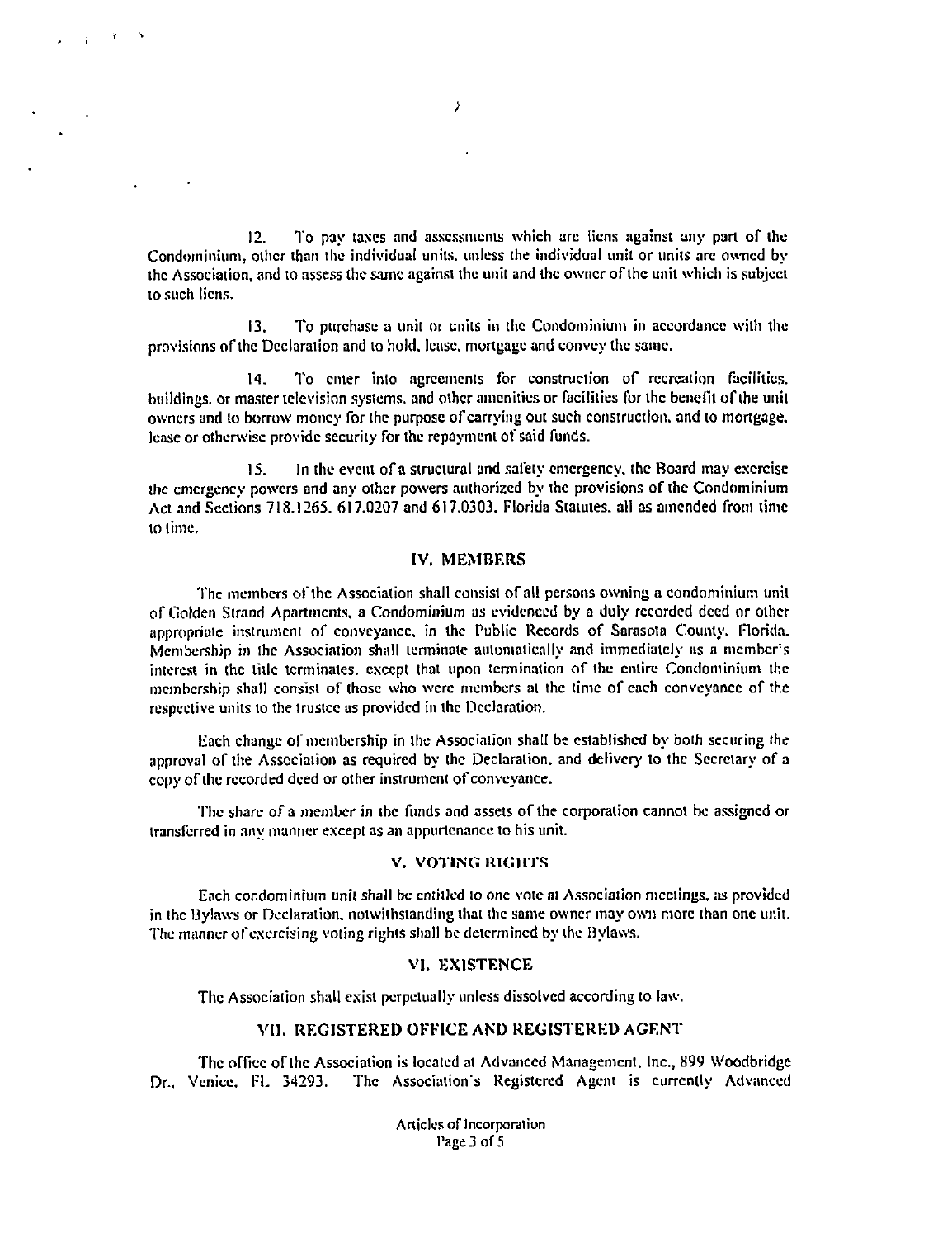Management. Inc., 899 Woodbridge Dr., Venice. FL 34293. The Board may change the Association's registered agent and office in the manner provided by law.

#### VIII. BOARD OF DIRECTORS

The affairs of the Association shall be managed by a Board of Directors consisting of a number of directors determined by the Bylaws, but not less than three (3) directors nor more than five (5) directors: however, the Board shall always consist of an odd number of directors.

Directors of the Association shall be elected at the annual meeting of the members, in the manner determined by the Bylaws and by the Condominium Act. Directors may be removed and vacancies on the Board shall be filled in the manner provided by the I3ylaws and by the Condominium Act.

#### IX. OFFICERS

The affairs of the Association will be managed by the officers whose positions and duties are set forth in the Bylaws. The officers shall be elected by the Board at its first meeting following the annual meeting of the Association. and shall serve at the pleasure of the Board.

#### X. INDEMNIFICATION

Every director and every officer of the Association shall be indemnified by the Association against all expenses, liabilities, and settlements, including attorney's fees reasonably incurred by or imposed upon him in connection with any legal or administrative proceeding to which he may become involved by reason of him being or having been a director or officer of the Association, whether or not he is a director or officer at the time of the expenses. unless the director or officer is adjudged by a Florida court of competent jurisdiction to have committed gross negligence, fraud, willful misfeasance and/or malfeasance in the performance of his duties. The foregoing right of indemnification shall be in addition to and not exclusive of all right of indemnification to which such director or officer may be entitled whether by statute, by common law, or otherwise.

The Association may also elect to indemnify any committee member or other appointee or volunteer if it believes such indemnification shall be in the best interests of the Association and the membership. The indemnification provided by this Article shall inure to the benefit of the heirs and personal representatives of such person.

The Association shall have the power to purchase and maintain insurance un behalf of any person who is or was a director, officer, employee or agent of the Association against any liability asserted against him and incurred by him in any such capacity, or arising out of his status as such, whether or not the Association would have the power to indemnify him against such liability under the provisions of this Article.

Anything to the contrary herein notwithstanding, the provisions of this Article X may not be amended without the prior written consent of all persons whose interest would be adversely affected by such amendment.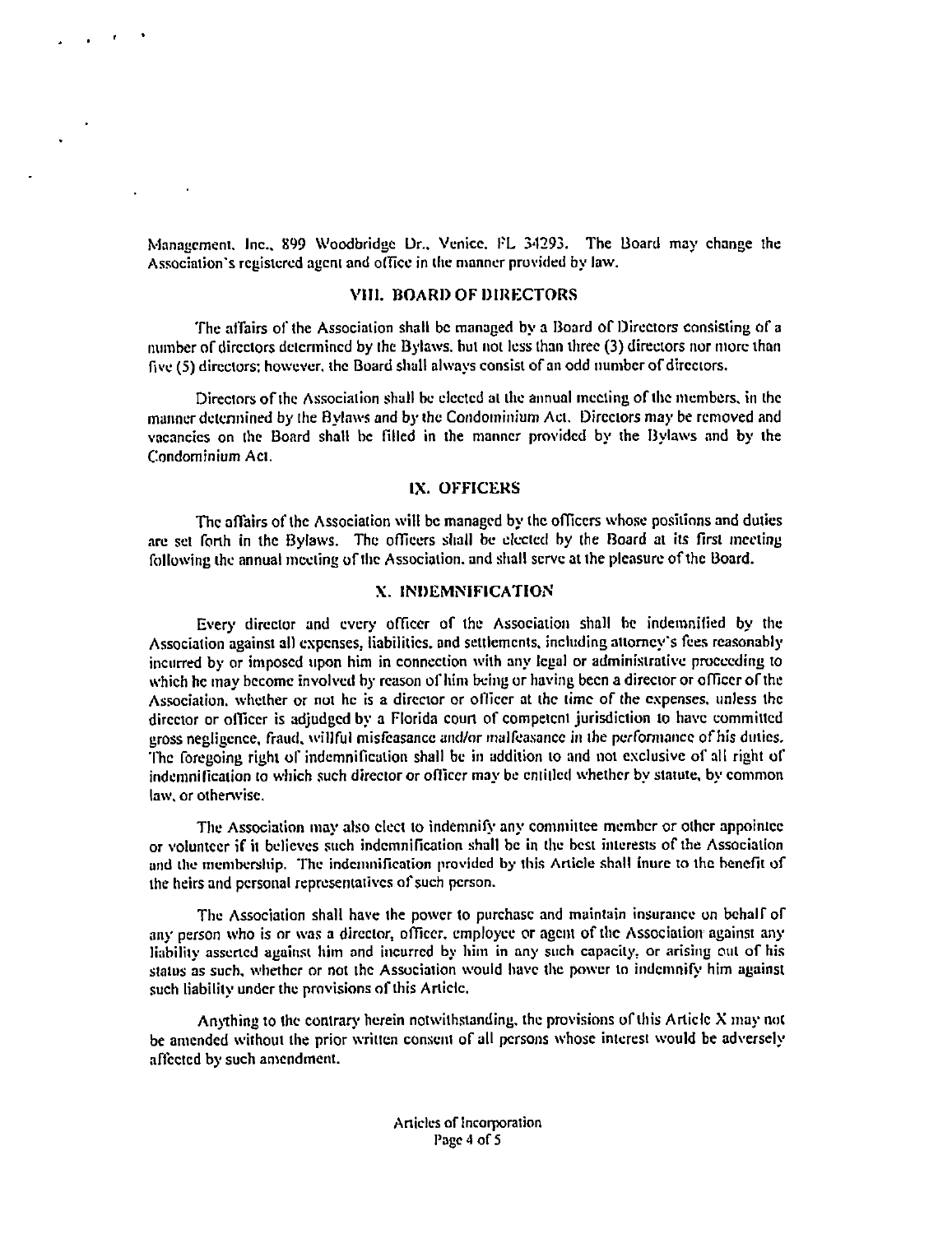#### XI. BYLAWS

The Bylaws of the Association may be amended. altered or rescinded by the Board in the manner provided by for in the Bylaws.

#### XII. SUBSCRIBERS

The names and street addresses of the original subscribers to these Articles of Incorporation are as follows:

| NAME                | <b>ADDRESS</b>                         |
|---------------------|----------------------------------------|
| LEONARD R. CORCORAN | P.O. Box 573<br><b>Venice FL 33595</b> |
| WILLIAM W. MERRILL  | 2041 Main St.<br>Sarasota, FL 33577    |
| EDNA A. AMSDEN      | 2041 Main St.                          |

 $\mathbf{u}$ 

 $\bullet$ 

#### XIII. AMENDMENTS

Sarasota, Fl. 33577

The Association may amend any provisions contained in these Articles of Incorporation by a simple majority vote of all voting rights of the members, and all rights conferred upon the members herein are granted subject to this reservation: provided however, that no amendment shall make any changes in the qualification for membership or voting rights of the members without the written approval of all members and the joinder of all record owners of the mortgages upon the Condominium. No amendment shall be made which is in conflict with the Condominium Act or the Declaration.

> Articles of Incorporation Page 5 of 5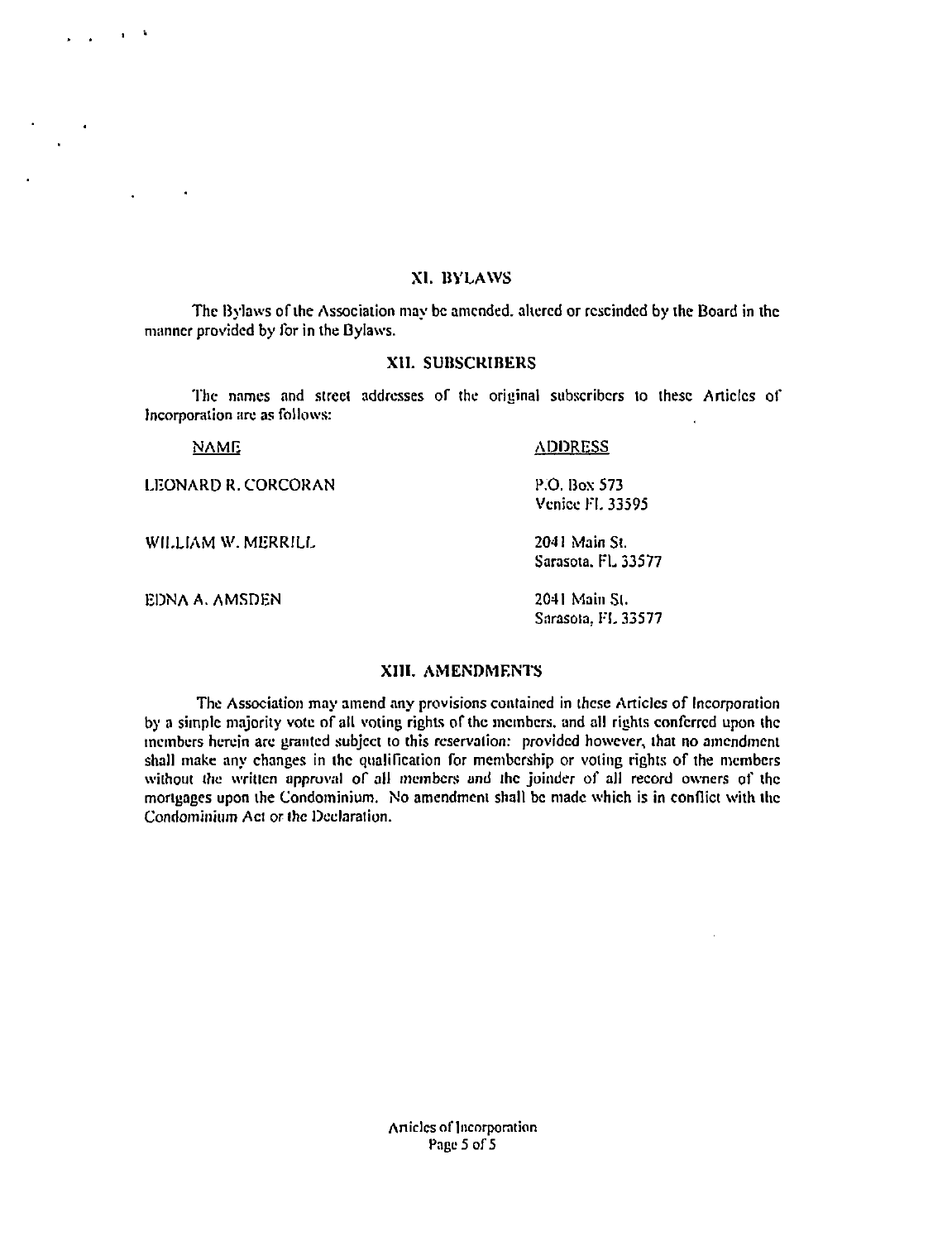This instrument prepared by: Hill Law Firm, P.A. 456 S. Tamiami Trail Osprey, FL 34229

#### CERTIFICATE OF RECORDATION AMENDED AND RESTATED DECLARATION OF CONDOMINIUM OF GOLDEN STRAND APARTMENTS AND AMENDED AND RESTATED ARTICLES OF INCORPORATION OF GOLDEN STRAND APARTMENTS, INC. AND AMENDED AND RESTATED BYLAWS OF GOLDEN STRAND APARTMENTS, INC.

WE HEREBY CERTIFY THAT the attached Amended and Restated Declaration of Condominium of Golden Strand Apartments was duly adopted in the manner provided in the Condominium Association documents at the membership meeting held April 27, 2016.

Amended and Restated Declaration of Condominium of Golden Strand Apartments, Amended and Restated Articles of Incorporation of Golden Strand Apartments, Inc., and Amended and Restated Bylaws of Golden Strand Apartments, Inc. arc attached hereto. All previous site plans of record are incorporated by reference.

| IN WITNESS WHEREOF, we have affixed our hands this "[day of May, 2016, in Sarasota |  |
|------------------------------------------------------------------------------------|--|
| County, Florida.                                                                   |  |

ignature

 ${\tt U}$ r $\wedge$  l Printed Name

mfture Witness Si

• • • $\Delta$ is A $c$  , kg  $\epsilon$ Printed Name

By: Paúi Rigby, President

GOLDEN STRAND APARTMENTS, INC.

J.

RECORDED IN OFFICIAL RECORDED<br>
INSTRUMENT & 201607010a 46 PGLS)<br>
Jung G6, 2016 04:08:38 PM<br>
Jung G6, 2016 RUSHING<br>
CLERK OF THE CIRCUIT COURT<br>
CLERK OF THE CIRITY. FL

### 1113111111M111111911111111111111

STATE OF FLORIDA COUNTY OF SARASOTA

The foregoing instrument was acknowledged before me this  $\mathcal{G}$  day of May 2016, by Paul Rigby, as President of Golden Strand Apartments. Inc., a Florida corporation, on behalf of the corporation, who is personally known to me or has produced  $\frac{1}{2}$  as  $\frac{1}{2}$  as identification.

 $\mathcal{E}$  is the set of  $\mathcal{E}$  of  $\mathcal{E}$   $\mathcal{E}$   $\mathcal{E}$   $\mathcal{E}$  $-15.63510$  $\cdot$   $\cdot$ 

Notary Public, State of Elorida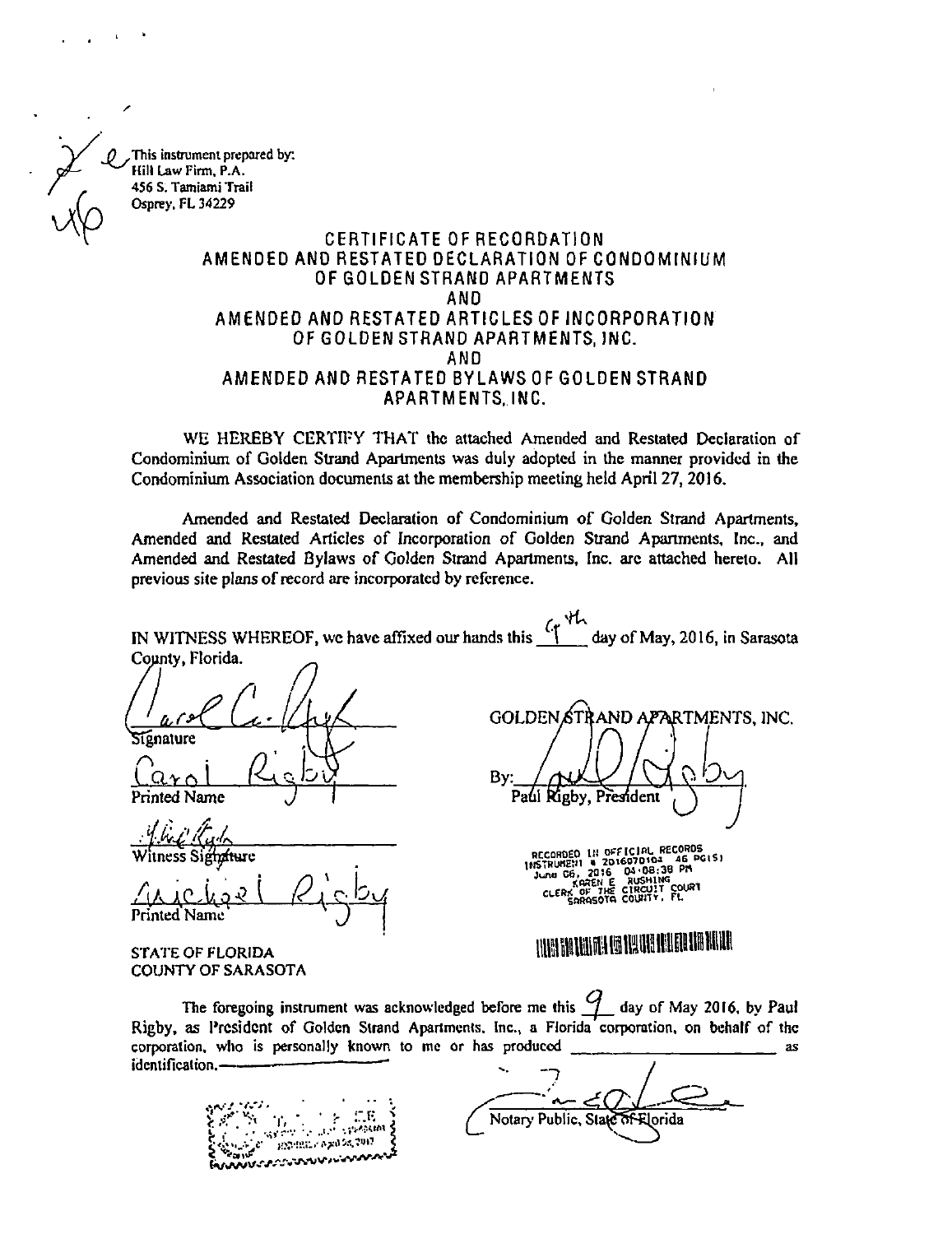IN WITNESS WHEREOF, we have affixed our hands this  $\cancel{\mathcal{L}}_{2}$  day of May, 2016, in Sarasota County, Florida,

 $\ddot{\cdot}$ Signature of  $W_{i+n+5}$ 

 $i$   $\sqrt{1 + c^2}$   $A - 1$ 

 $t_{\rm{max}}$  $A$  and  $\triangle$ **Printed Name** 

GOLDEN STRAND APARTMENTS, INC.

Attest: Diane Keneft

Wilness Signature

 $\sim 100$  km s  $^{-1}$ 

Jennifer D. Hatchesir

#### STATE OF FLORIDA **COUNTY OF SARASOTA**

The foregoing instrument was acknowledged before me this  $\Box$  day of May 2016, by Diane Kenefic, as Secretary of Golden Strand Apartments, Inc., a Florida corporation, on behalf of the corporation, who is personally known to me or has produced  $=$  as identification.

Notary Public. State of Florida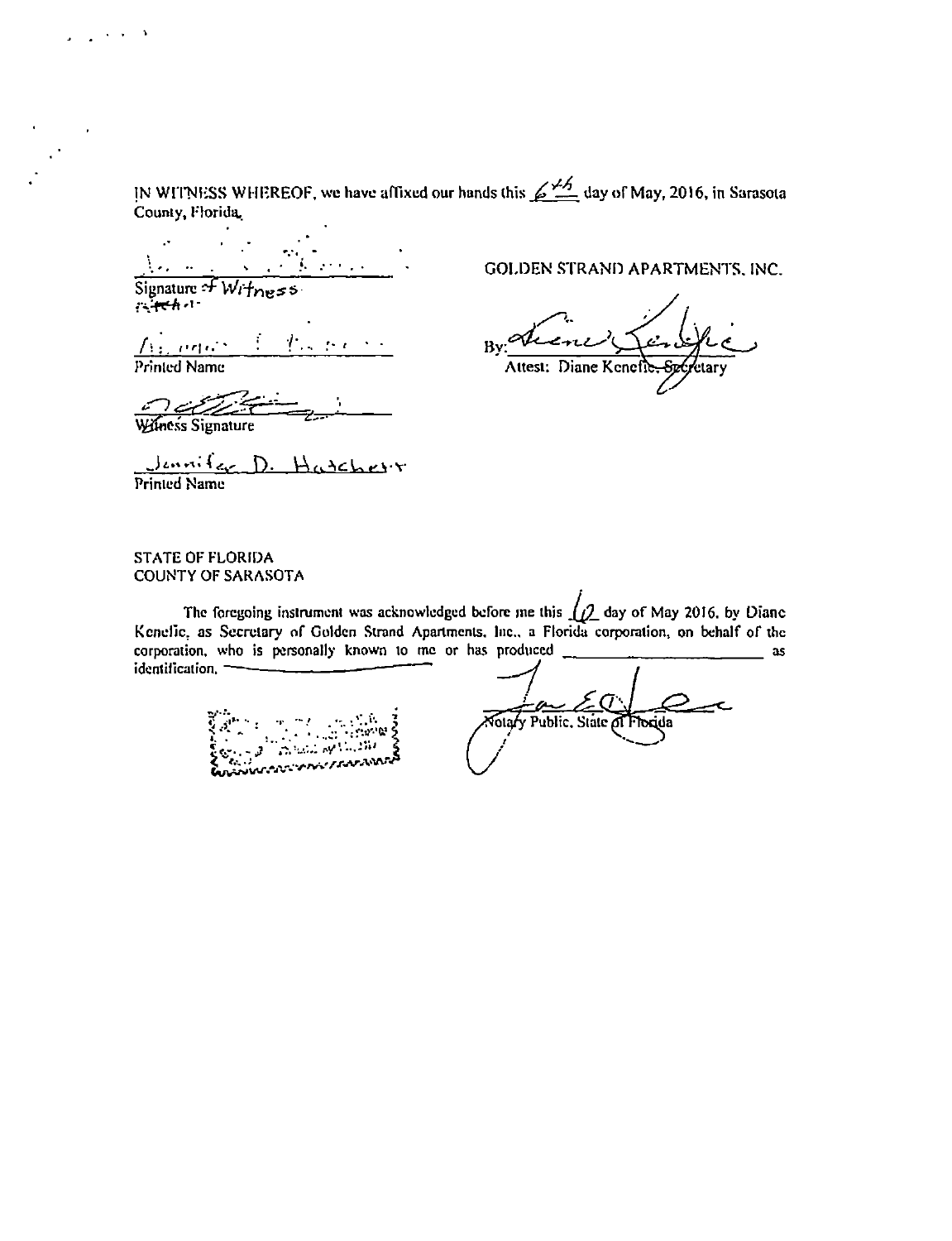## Hill Law Firm

Cindy A. Hill, Esq. • 456 S. Tamiami Trail Osprey, FL 34229 www.hill-lawpa.com

Jennifer L. Daly, Esq.

Telephone: (941) 244-0098 Facsimile: (941) 2444)548

February 14, 2017 Via: U.S. Mail

Department of State Division of Corporations Corporate Filings P.O. Box 6327 Tallahassee. FL 32314

#### Re: Golden Strand Apartments, Inc. Amended and Restated Articles

Dear Secretary of State:

Enclosed please find the Amended and Restated Articles of Incorporation of Golden Strand Apartments. Inc. Also, enclosed is a check in the amount of \$35.00 for the filing fee for the documents.

Please record the document in the Records of the State of Florida and return the original filed documents in the enclosed self-addressed stamped envelope.

If you have any questions regarding this matter, please feel free to contact me at your earliest convenience.

Sincerely,

Jennifer L. Daly, Esq. For the Firm

Enclosures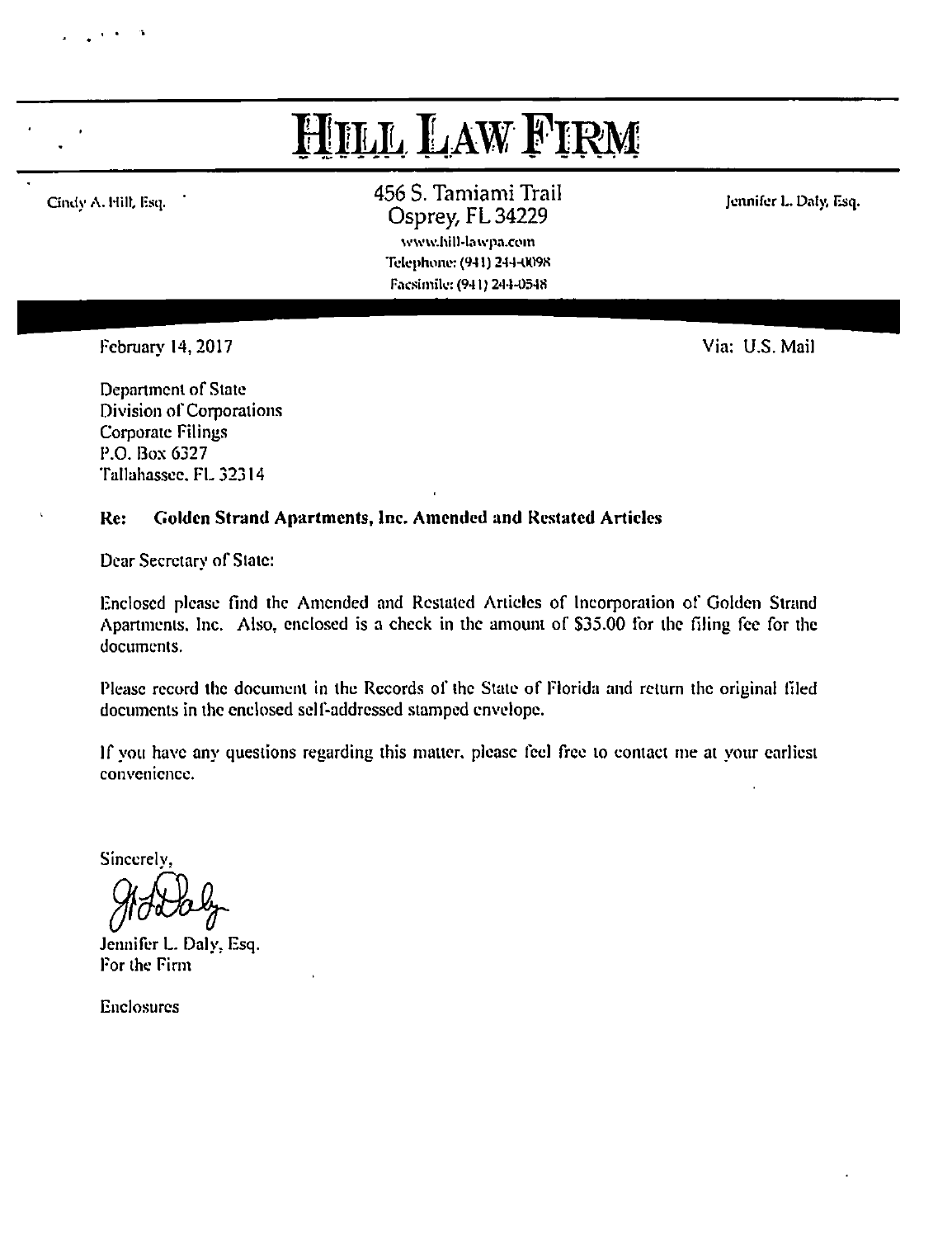#### COVER LETTER

 $\langle\hat{a}^{\dagger},\hat{a}^{\dagger}\hat{b}^{\dagger}\rangle$  ).

 $\mathcal{F}_{\mathcal{A}}(t)$  ,  $\mathcal{F}_{\mathcal{A}}(t)$ 

 $\sim 10^{11}$  km s  $^{-1}$ 

| TO: Amendment Section<br>Division of Corporations                                                                        |                                                                                                                                                                                                                          |
|--------------------------------------------------------------------------------------------------------------------------|--------------------------------------------------------------------------------------------------------------------------------------------------------------------------------------------------------------------------|
| Golden Strand Apartments, Inc.                                                                                           |                                                                                                                                                                                                                          |
| 708759                                                                                                                   |                                                                                                                                                                                                                          |
| The enclosed Articles of Amendment and fee are submitted for filing.                                                     |                                                                                                                                                                                                                          |
| Please return all correspondence concerning this matter to the following:                                                |                                                                                                                                                                                                                          |
| Jennifer L. Daly, Esq.                                                                                                   |                                                                                                                                                                                                                          |
|                                                                                                                          | (Name of Contact Person)                                                                                                                                                                                                 |
| Hill Law Firm, P.A.                                                                                                      |                                                                                                                                                                                                                          |
|                                                                                                                          | (Firm/ Company)                                                                                                                                                                                                          |
| 456 S. Tamiami Trail                                                                                                     |                                                                                                                                                                                                                          |
|                                                                                                                          | (Address)                                                                                                                                                                                                                |
| Osprey, Florida 34229                                                                                                    |                                                                                                                                                                                                                          |
|                                                                                                                          | (City/ State and Zip Code)                                                                                                                                                                                               |
| THinze@amiwra.com                                                                                                        |                                                                                                                                                                                                                          |
|                                                                                                                          | E-mail address: (to be used for future annual report notification)                                                                                                                                                       |
| For further information concerning this matter, please call:                                                             |                                                                                                                                                                                                                          |
| Jennifer L. Daly, Esq.                                                                                                   | $(941)$ 244-009                                                                                                                                                                                                          |
| (Name of Contact Person)                                                                                                 | (Area Code) (Daytime Telephone Number)                                                                                                                                                                                   |
| Enclosed is a check for the following amount made payable to the Florida Department of State:                            |                                                                                                                                                                                                                          |
| $\blacksquare$ \$35 Filing Fee<br>Certificate of Status                                                                  | $\square$ \$43.75 Filing Fee & $\square$ \$43.75 Filing Fee &<br>□S52.50 Filing Fee<br>Certified Copy<br>Certificate of Status<br>(Additional copy is<br>Certified Copy<br>enclosed)<br>(Additional Copy is<br>Euclosed) |
| <b>Mailing Address</b><br><b>Amendment Section</b><br>Division of Corporations<br>P.O. Box 6327<br>Tallahassee, FL 32314 | <b>Street Address</b><br><b>Amendment Section</b><br>Division of Corporations<br><b>Clifton Building</b><br>2661 Executive Center Circle<br>Tallahassee, FL 32301                                                        |